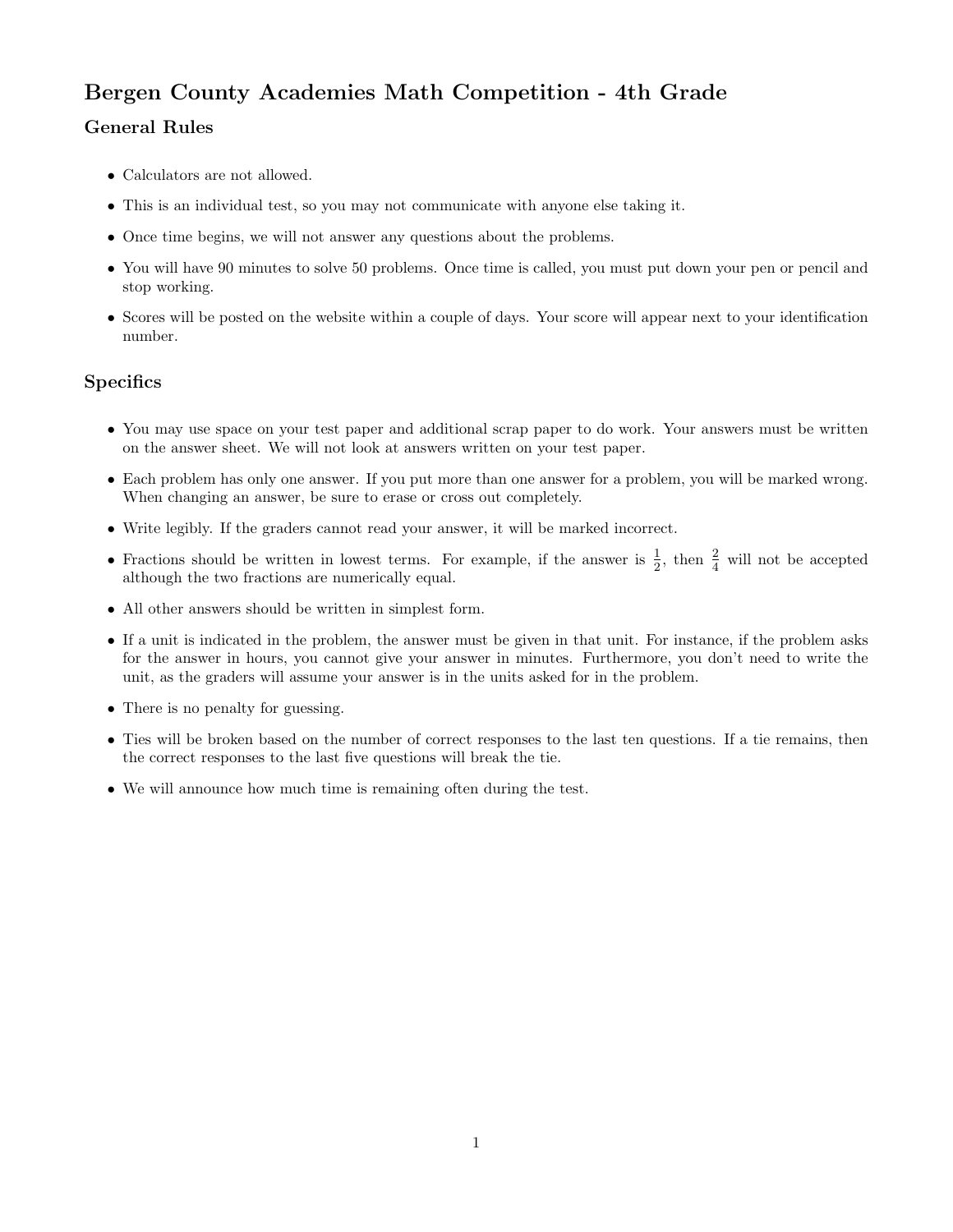- 1. What is the nonnegative difference of the ones place of 2100 and the ones place of 3100?
- 2. If a ninja steals \$73 worth of gold every minute, how much gold does he steal in 5 minutes? Answer in dollars.
- 3. A section of seats at Vankee Stadium has 30 rows. If each row has 67 seats, then how many seats are in the entire section of seats?
- 4. Andrew and Tom have 2010 Frosted Frakes each. Andrew gives Tom 260 frakes, but Tom gives 640 frakes back to Andrew. How many frakes does Andrew have now?
- 5. Compute  $6 \times 0 \times 4 \times 0$ .
- 6. Evaluate the following:  $26262 + 36363 + 138439$ .
- 7. Austin has 252 gems, 64 of which are sapphires. How many gems does he have that are not sapphires?
- 8. Henry has 6 apples and 4 bananas. Each apple costs a dollar and each banana costs 50 cents. How many cents did he spend to buy all of them?
- 9. A Gigantic Lion weighs 1000 pounds. A Gigantic Man can lift up to 260 pounds. How many Gigantic Men are needed to lift this Gigantic Lion?
- 10. A Chess team has 64 members. If 16 of these players play at least one game in a certain tournament, then what fraction of the team played at least one game in that tournament?
- 11. Mike wrote 12 problems for a math competition so far, but he needs a total of 64. How many more problems must he write?
- 12. Compute  $\frac{1}{6} + \frac{1}{9}$  $\frac{1}{9}$ .
- 13. I am 5 feet and 4 inches tall. If there are 12 inches in a foot, how tall am I in inches?
- 14. Triangle ABC has sides of lengths 4, 5, and 6. Find the perimeter of ABC.
- 15. Find  $1111 \times 1111$ .
- 16. Find the number halfway between  $\frac{1}{8}$  and  $\frac{1}{10}$ .
- 17. Express  $\frac{1}{16}$  in decimal form.
- 18. I have one ten dollar bill and two quarters. A water bottle costs \$1.75. What is the maximum number of water bottles I can buy?
- 19. Regina and Ben live 60 meters away from each other on the same street. They want to plant 5 trees between their houses, evenly spaced out. How far should the distance be from one tree to another?
- 20. Isabel and Jie are playing a game. Isabel asks Jie to pick a number. She then asks him to add 26 to that number, multiply his answer by 2, subtract 36 from his new answer, divide that answer by 5, and multiply this answer by 2. If Jie picks the number 2 in the beginning, what number does he have at the end?
- 21. If History is on channel 64 and Disney is on channel 26, how many times does Jeff have to hit the "channel down" button in order to switch from History to Disney?
- 22. How many \$0.25 packs of gum can I purchase with \$3.33?
- 23. Calculate 2.71+7.18+1.828.
- 24. If 26 people were on a bus initially, and at the first stop 9 people boarded the bus and 18 people left the bus, how many people are on the bus after the first stop?
- 25. Compute the number of letters in the alphabet plus the number of days in a week plus number of days in the month of December.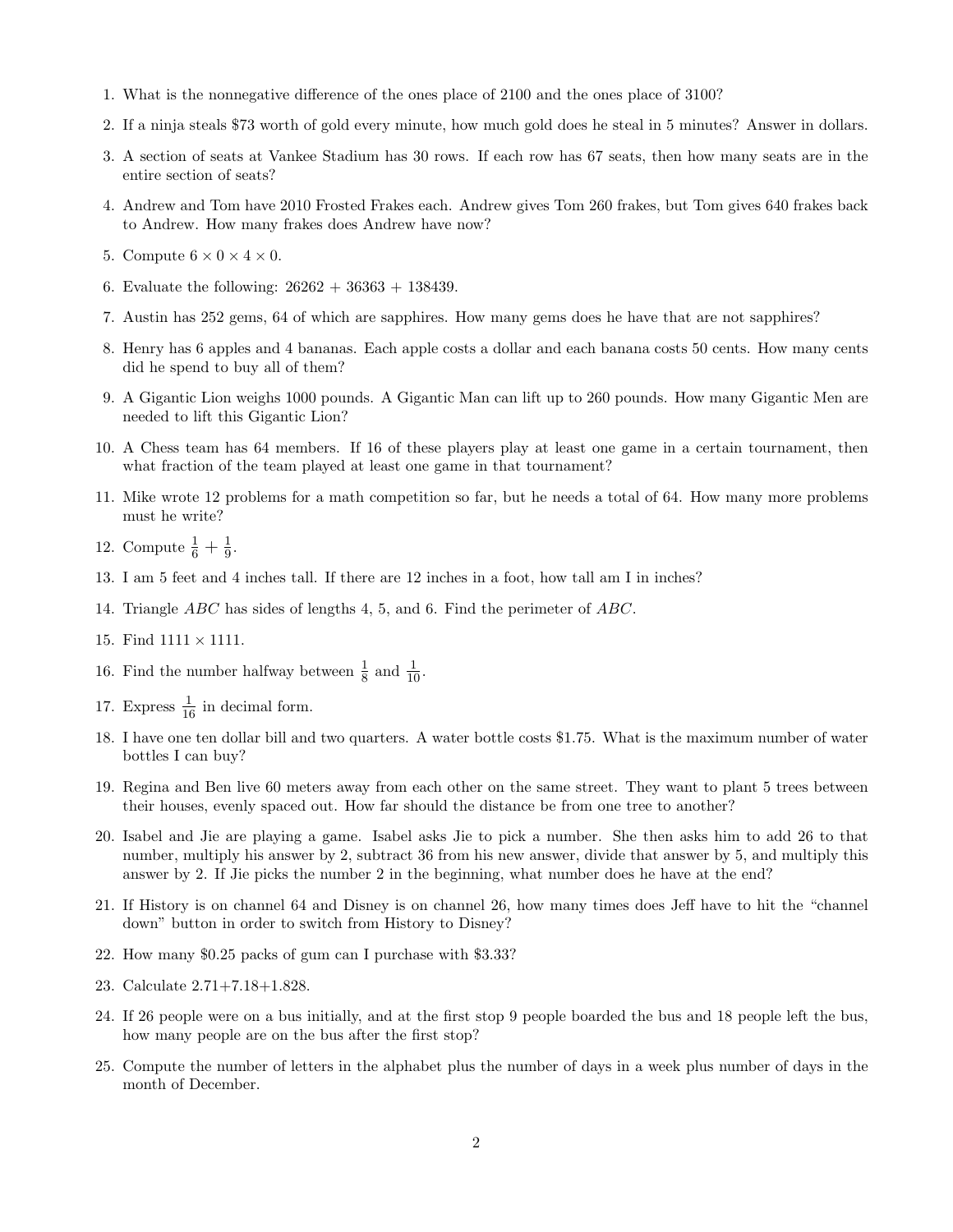- 26. The product of two distinct positive whole numbers is 17. What is their sum?
- 27. In the word  $MATEMATIKA$ , what fraction of the letters are vowels?
- 28. A retail store bought 3000 bracelets at a price of six for \$2. They sold all the bracelets at a price of two for \$1. What was its profit, in dollars?
- 29. Jonathan and Kyle are both standing on a 3-by-3 square in the XY -plane. Jonathan is at bottom left square and Kyle is at the top right square. Jonathan can only move right or up one square at a time. Jonathan needs to move up and right twice in order to get to Kyle. How many ways are there for him to get to Kyle?
- 30. A groundhog pops out of his hole every hour. Another pops out every 40 minutes. If at 9:00AM they both pop out, what is the next time they will pop out together?
- 31. What is the greatest common factor of 455 and 70?
- 32. How many prime numbers are between 1 and 10, inclusive?
- 33. Jongwhan needs some ideas to create problems for the BCA Math Competition, so he decides to walk around his house while he brainstorms. The perimeter of his house is 240 feet, and he walks at a constant speed of 4 feet per second. If Jongwhan creates 10 problems every time he completes a lap, how many minutes will it take for him to create 250 problems?
- 34. Mary is bored and writes down the numbers −4, −1, 2, 5, . . . , 32, where every number she writes down is 3 more than the previous one she wrote down. How many numbers did she write down?
- 35. Terence Tao writes down one 1, two 2's, three 3's, etc. on a sheet of paper (so the number he writes down will look like 122333...) Find the thirtieth (30th) number that he'll write down.
- 36. If  $n! = n(n-1)(n-2)...3 \cdot 2 \cdot 1$ , then find  $\frac{6!}{4!}$
- 37. What is the remainder when 123456789 is divided by 6?
- 38. What is the length of a side of a square with area 144?
- 39. Compute the volume of a cube with side length 8.
- 40. Find the sum of the odd multiples of 5 that are greater than 10 and less than 50.
- 41. Find the perimeter of a rectangle that has area 24 and one side of length 4.
- 42. Sungjae's math level was zero at the beginning of last year. Every time he does a nontrivial problem, his math level increases by two, and every time he does a trivial problem, his math level decreases by one. Last year, Sungjae did 58 nontrivial problems and 87 trivial problems. What is his current math level?
- 43. Michelle decides to eat one piece of milk chocolate and one piece of white chocolate every day for three weeks. A piece of milk chocolate costs \$2 more than a piece of white chocolate, and the cost of Michelle's chocolate over the three weeks is \$105. How many dollars does one piece of milk chocolate cost?
- 44. Dr. Abramson is preparing to give his students their math final test scores. Stephanie decides to question him about every aspect of the class's scores. Dr. Abramson becomes angry and threatens to punish her by taking off  $\frac{2}{7}$  of a point for every question she asks. If Stephanie's original score was a 100, what is the maximum number of questions she can ask and still pass? (65 and below is failing)
- 45. What is  $2(2-2(2-2(2-2(2-2))))$ ?
- 46. Austin is the winner of the local chess tournament. If the tournament is single-elimination with no byes (matches that a player can choose not to play in), and Austin defeated seven opponents to win, how many competitors were left in the tournament after Round 1?
- 47. Chan, who is 6 feet tall, stands next to a tree. The length of his shadow is 3 feet, and he measured the length of the trees shadow to be 10 feet. Find the height of the tree.